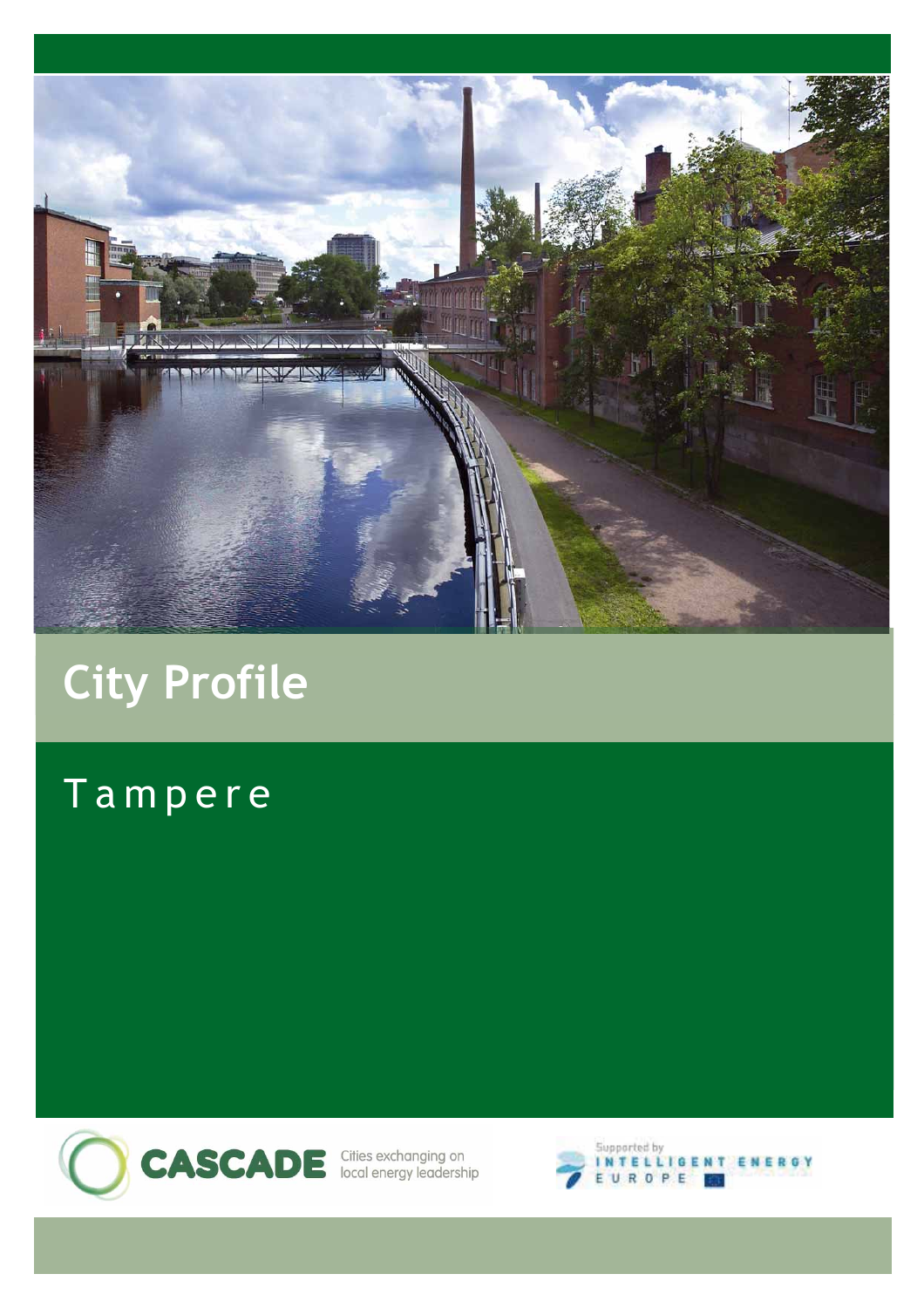

General information

Organization of energy and climate policies

Relevant stakeholders



# Introduction

The city of Tampere is located in the south of Finland. With a population of 210,000 it is the third biggest city of the country and constantly growing. Tampere is an industrial city and as an inland port city and shaped by water areas: 165 km $^2$  of the city's total area (690 km $^2$ ) is covered by water.

The City's sustainable community unit has the main responsibility for local energy policies. The Unit is located in the Economic and Urban Development Department. The sustainable community unit together with city council has initiated the ECO2-programme in spring 2010 as a cross-sectoral project coordinating climate and energy actions of the city, integrating local stakeholders and implementing the Regional Climate Strategy. It addresses all CASCADE themes and involves the Tampere Power Utility, EcoFellows Ltd. (Energy Agency), the City Planning Department, Tampere City Public Transport and Tampere Real Estate Services. Approximately 40 people are involved into local energy and climate policies, 10 of them coordinating climate and energy policies and 30 from other departments.

The ECO2-programme has a strong political back-up and long-term commitment to climate change abatement. With the implementation of the ECO2-programme the collaboration and exchange between the departments has improved.

Next to the administration other stakeholders are involved into energy and climate action and coordination:

- Tampere power utility (owned by the city)
- Ecofellows Ltd. (Energy Agency, partly owned by the city), coordinating the energy counselling in Tampere region
- Centre for Economic Development, Transport and the Environment
- University of Tampere
- Tampere University of Technology
- Non-Governmental Organisations: Dodo and Friends of the Earth
- Hermia Ltd. coordinates the Centre of Expertise for energy technology in Tampere. The Centre brings together companies working in the field of sustainable energy
- Stakeholders and companies especially in the construction sector

The City of Tampere emphasises an open and democratic ways of action. The promotion of participation is an important part of the city's strategy. In order to achieve this the city has developed new interactive channels called "Valma" and "Alvari". On the internet forum Valma the citizens have the chance to comment the decisions the city is preparing. The purpose of Alvari, a local working group, is to establish a link between the city's activities and both stakeholders and the general public.

During an integrated, regional community planning between 2008 and 2012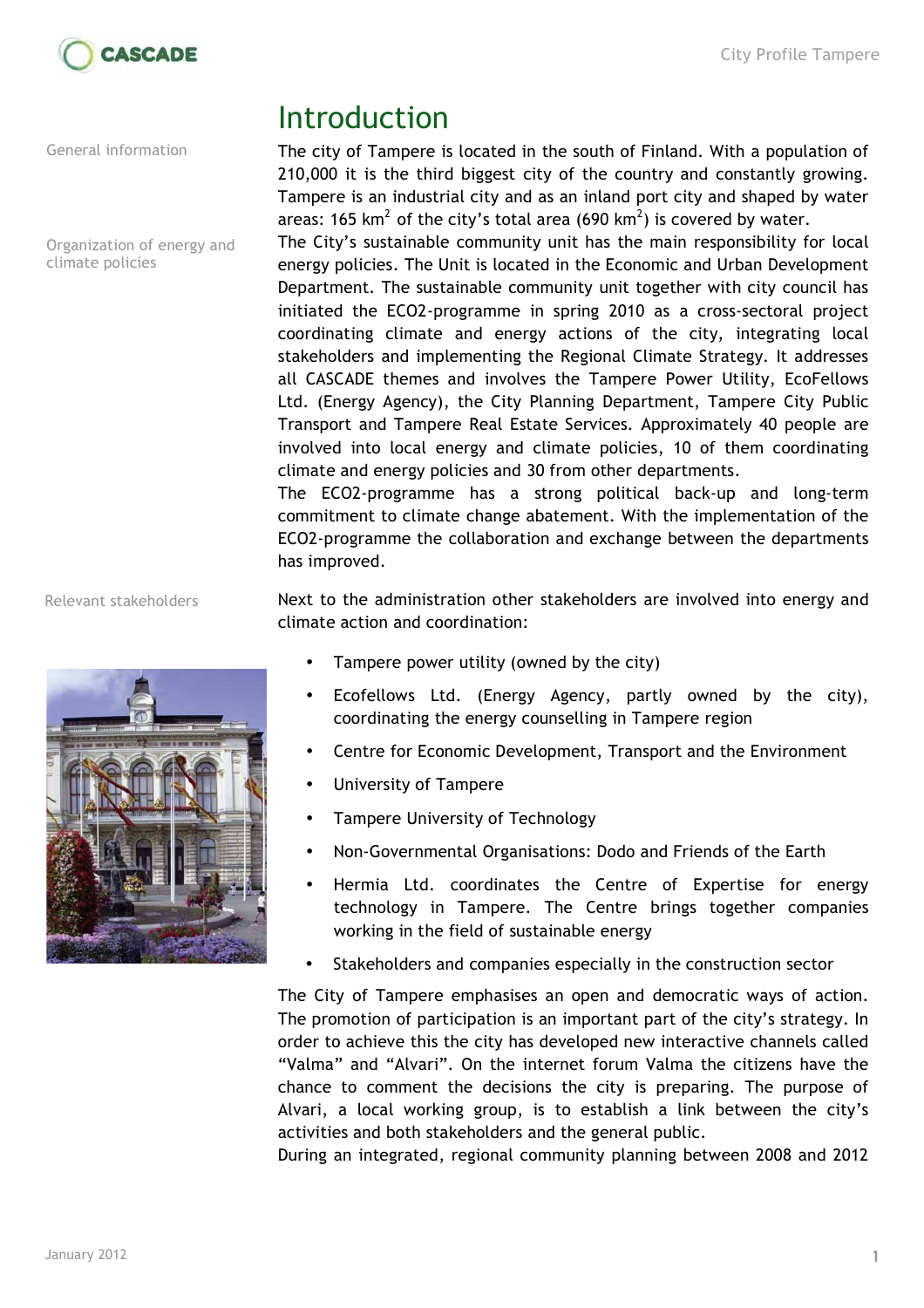



(see chapter "Context"), a campaign called ILMANKOS arranged a broad participation for citizens. The goal of the ILMANKOS project was to participate citizens in communal activities and to promote climate friendly behaviour. The project is trying to find ways to diminish the carbon footprint together with the citizens. It includes different events like excursions and collaborative projects e.g. an energy saving campaign for apartment houses or climate friendly cooking course.

The City of Tampere signed the Covenant of Mayors in 2009 and submitted its SEAP the same year. Tampere has graded emission reduction targets. The first interim target is a reduction of  $CO<sub>2</sub>$  emissions of 20 % by 2020 compared to 1990 and the next step is a 30 % reduction by 2030 compared to 1990. Another aim is the reduction of final energy use by 9 % between 2005 and 2016, as mentioned above. During the regional land use planning process 2007-2010 the local climate targets were integrated, evaluated and discussed quite well. An output of the planning process was the Regional Climate Strategy that

addresses the three main themes of the Cascade project (Buildings, Renewables and Transport). The city strategy "Tampere Flows", the Urban Region Strategy "Rakennesuunnitelma 2030" and the Transport system strategy "Tase 2025" (will) have reductive impacts on the level of carbon emissions of the city.

# **Context**

Finland ratified the Kyoto Protocol, developed a national Climate Strategy and started the programme "ERA 17 – for an energy-smart built environment" which are in a wider context the main supportive aspects for local energy and climate action. Though there are no obligations based on national law for municipalities to save energy or to lower emissions in Finland, the national targets demand municipalities to take action. The City of Tampere committed to the national "Energy Efficiency Plan 2008-2016" of the Ministry of Employment and the Economy and to the national "Climate Change Strategy". The Energy Efficiency Plan aims to increase energy efficiency by 9 % until 2016, the Climate Change Strategy's target is a reduction of at least 30% of  $CO<sub>2</sub>$  emissions untill 2030. The ERA 17 programme takes several factors into account that contribute to an energy-smart built environment, such as land use, construction of new buildings and renovation projects, building maintenance, and the use of renewable energy.

On the regional level the city of Tampere participated on an integrated, regional community planning between 2008 and 2010. The process integrated a Regional Plan for Welfare Services, a Regional Housing Platform, a Regional Business and Economy Strategy, a Regional Strategy for Climate Change and a Regional Public Transport System. The Regional Climate Strategy in combination with the ECO2 programme is an important support for the implementation of local climate policies.

A local structural benefit is that the most important actors in the energy,

Targets and programmes

European, national and regional framework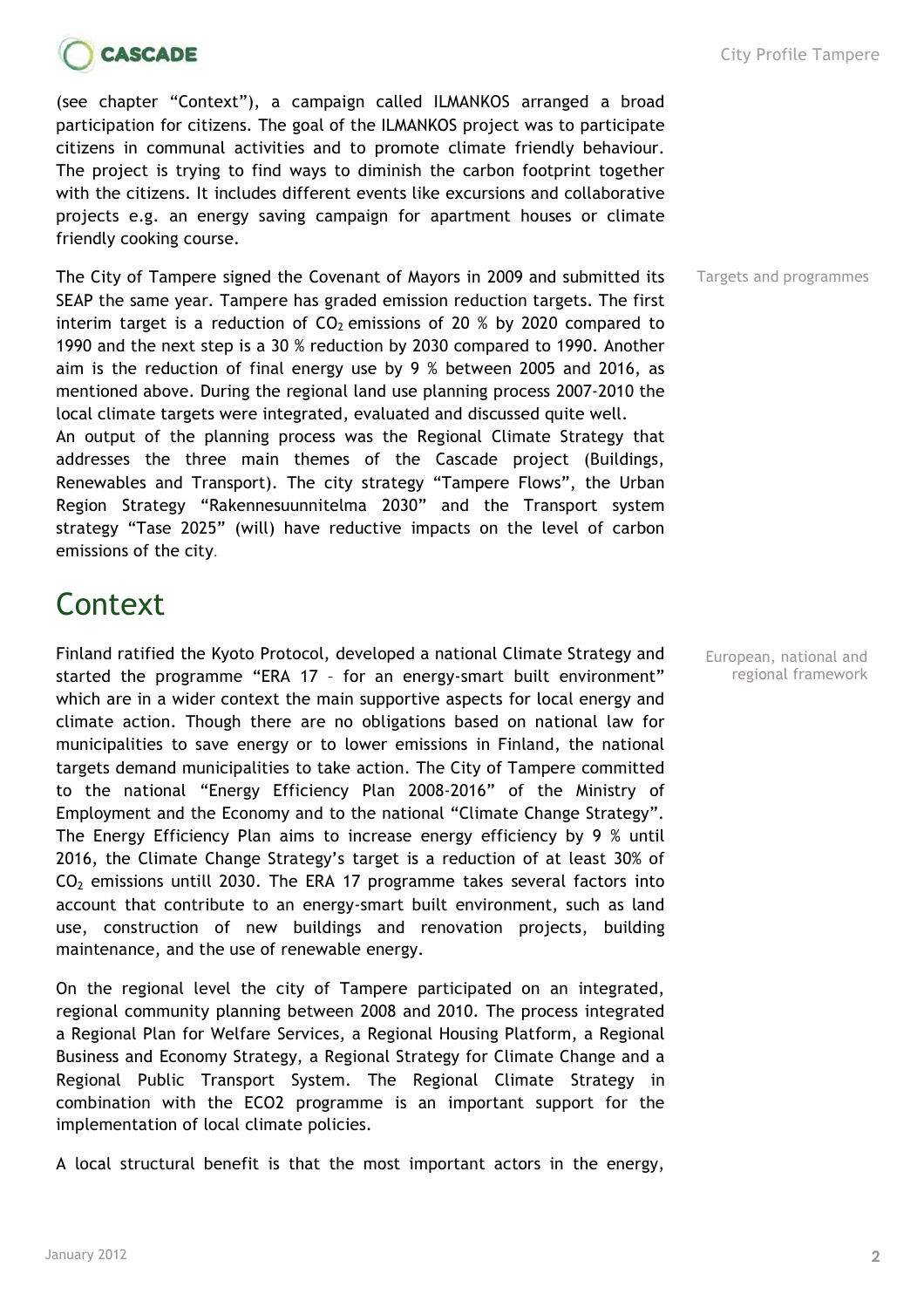



waste management, water and public transport sectors are owned by the city. A structurally efficient and centralized energy production combining electricity and heat production supports the implementation of the energy policies. Additionally, another form of political back-up is The ERA 17 – programme.

Financially energy and climate policies are supported by subsidies and Feed-In Tariffs for renewable energies. Funding instruments enable many activities that wouldn't be possible otherwise (see chapter "Financing").

But though there is political back up on the national level the message could be even clearer than it is now. One important hindering aspect is seen in the people's attitude. Finns are described as not as urban as many other Europeans. Traditionally many people prefer living in a sparsely populated area. Urban structure is scattered and density is not wanted which makes an efficient public transport system difficult. With regard to renewable power generation the Feed-In Tariffs should rather apply distributed energy generation in Finland to support the development of small scale wind power, biogas and solar energy.

#### Energy Efficient Buildings and Districts

Main measures

Tampere is currently involved into two projects, in which tools for energyefficient urban planning are developed. The idea is to integrate energy and climate issues into the urban planning process from the very beginning. The tools are being developed in a cooperation of numerous cities, research institutions and the private sector. Therefore, they have high acceptance on the national level. However, on the local level it will be a challenge for the people using the tools until the programme is installed and introduced finally. Next to that there are reservations about the acceptance of eco-efficient urban planning in Finland.

Another measure is an economic incentive for passive houses by a 50 % reduction of plot rent if the new building is constructed in passive house standard. The system is currently tested on a development area in Tampere and will be scaled up later. The system is easy to understand and not very cost-intensive so the effort to establish a new economic incentive at the city level and change the existing practices is rather low.

As a third point in this field Tampere mentions a couple of pilot projects with which the city sets examples for other constructors and developers. A Day Care Centre is under construction with passive house standards, another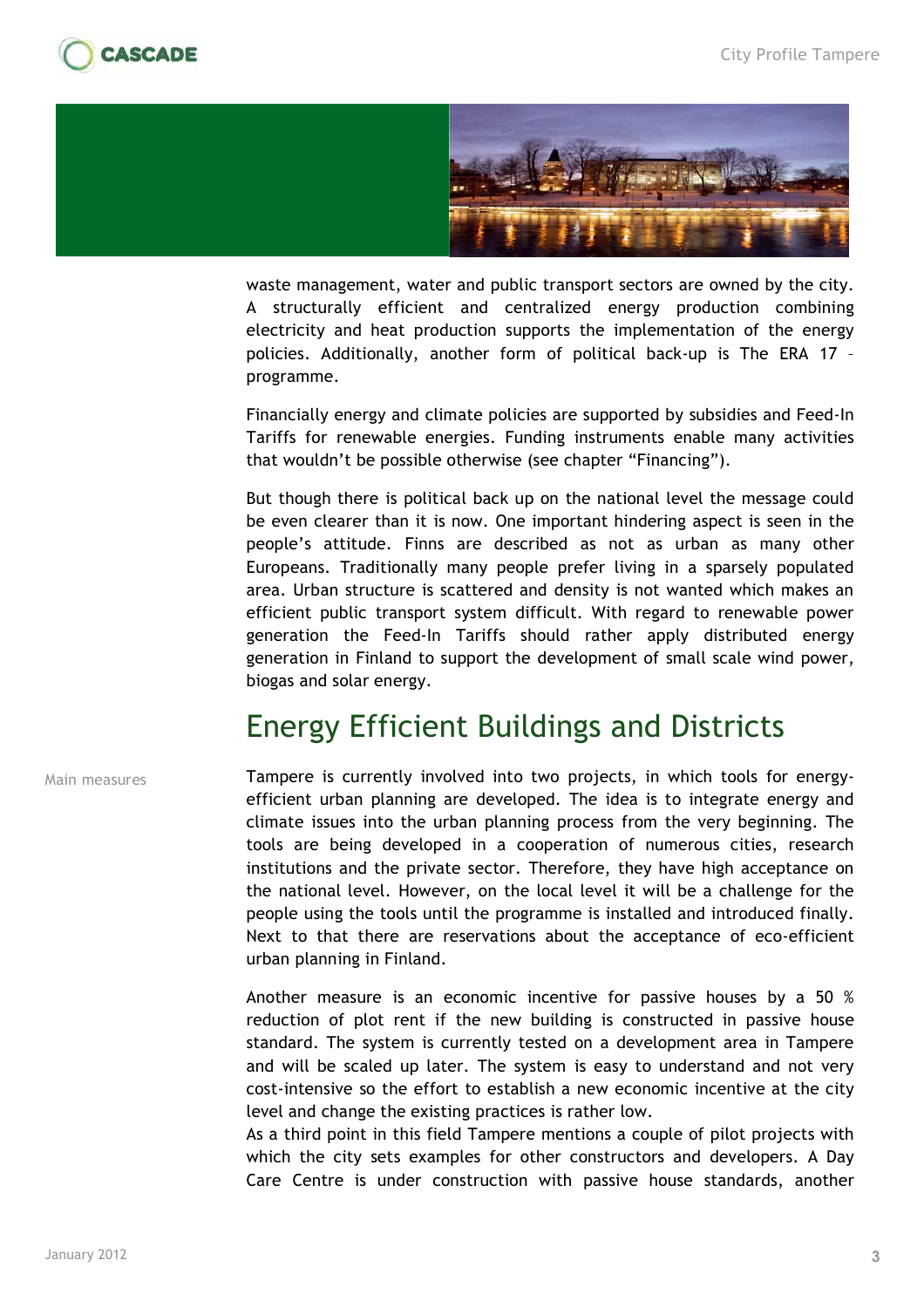

center will be constructed in 2012. Furthermore, the housing fair in Tampere (July/August 2012) will present ten passive houses and a zero energy house. However, the gap between the political support of low energy technologies and standards in the building sector on the one hand and the still existing suspicion among the general public on the other is still regarded as an important obstacle.

In the field of "energy efficient buildings and districts" Tampere regards itself working on a high level and able to share expertise with others.

#### Renewable Energy Sources and Distributed Generation

Tampere's measures in the field of "Renewable Energy Sources and Distributed Energy Generation" are mainly focussing energy generation from biomass, wind and solar power.

The local utility, Tampereen Sähkölaitos, which is owned by the city, is the main energy supplier in the region. Currently the main energy source is natural gas but the company's strategy has the target of increasing the share of renewable energy from less than 10% to 30 % by 2020. The plans foresee investments in waste incineration, wind and biofuel. The development of renewable energies is supported by European and national policies like feed-in tariffs for wind energy. However, there is insecurity about the availability of quality wood fuel and the consistency of energy policies.

Within several projects the potential of solar and wind energy in specific areas were identified. Based on the results the Tampere Power Utility has realised two small-scale wind turbines in the city centre with two windmills and a total investment of 70.000 €. Information from the studies shall be used for urban planning. Energy issues are of increasing interest in urban planning and development is done on this topic in several cities in Finland. However, the benefit of investing in small-scale wind turbines and solar systems is still non given due to lack of tariffs and other incentives.

In the rural areas of Tampere the focus is to substitute oil boilers by wood pellets. In an ongoing project coordinated by Ecofellows Ltd. advise is offered to citizens and institutions. The city provides some model projects by replacing oil boilers by wood heating systems in schools and kindergartens in these areas. The project will run until June 2012. A supportive factor are several small companies providing boilers and parts of heating systems in the area. Tampere Region has large wood resources and wood can be a cheaper option for heating compared to oil here. Furthermore, the government offers financial support for changing to renewable energy heating. But only very few companies provide full heating systems based on wood for private households and experts providing independent advice.

Based on a cooperation of the six biggest cities in Finland and focussing on solar energy, the project "Renewable Energy Pilots" has started. Solar City Profile Tampere

Self assessment

Main measures

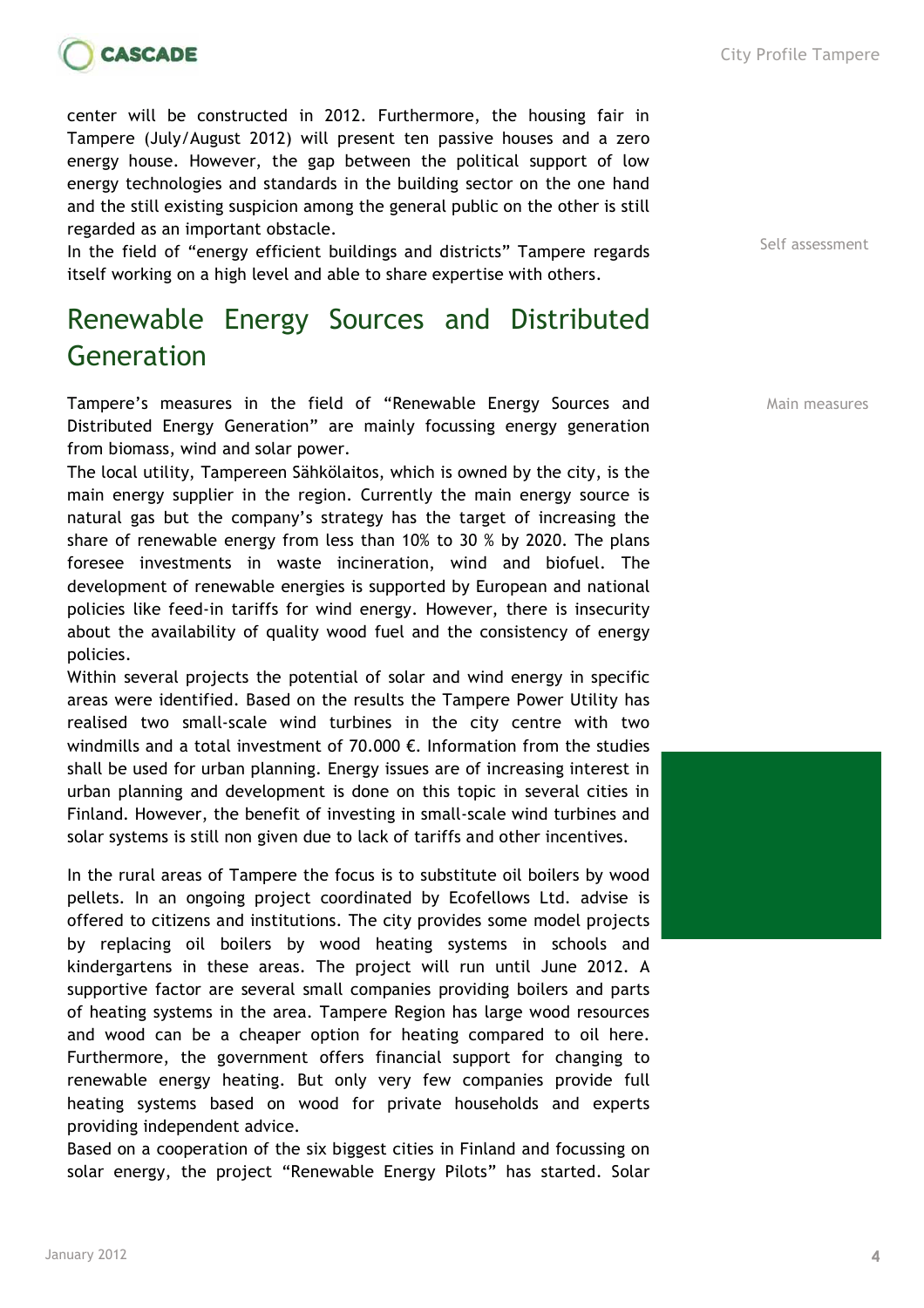

energy is underrepresented in the Tampere region though there is potential to tap. With this project the city hopes to develop further recent ideas for piloting solar energy technology. This project connects local experts and companies in the field of solar energy, city officials and construction companies. A supportive factor for the project is that building regulations are developing in a direction that emphasizes using renewable energy and integrating them into the design phase. Experiences in new and current available technology are needed, if people wish to start using them on a larger scale in the future. Solar energy is a very important factor in the built environment and a hindering factor is seen in a missing Feed-In Tariff at national level for small-scale solar systems.

Another project is a large-scale wood pellet boiler that is coordinated by the local utility. It shall be connected to the district heating system and support CHP production during peak consumption. The government has not yet decided about the financing. A supportive factor for this project is the national financial support programme for new technology in renewable energy and also the plentiful local wood resources in Finland and Tampere region. Hindering however is the production and transport chain of quality wood pellets that needs to be established.

Tampere sees its expertise in the field of renewable energy sources and distributed generation as middle class though the different aspects are very diverse. While the use of solar energy currently is rather low, Tampere has an exceptionally long experience in CHP-plants and wide use of district heating (district heating market share in the Tampere city area is more than 90 % based on combined heat and power production). But the major fuels are natural gas and peat. The plan is to use more wood-based fuels in the future. The city's interest is to learn more about distributed energy and related financial models.

# Energy in Urban Transport

The biggest project addressing "Energy in Urban Transport" in Tampere is a new light rail system. If the master plan for the rail system will be approved by the City Council the construction of the tramway might start around 2015. In Tampere there is the need for new public transportation modes that have the ability to attract more passengers. And the more passengers are attracted the more efficient the new tramway will be. Thereby, the increase in the price of petrol supports alternatives to car use. But the investment needed to build the tramway is fairly high. There is no experience in modern tramway projects in other middle-size Finnish cities, so the decision making process may have a lack of reliable and understandable Finnish benchmarking data.

In 2011 a real time information system has been introduced for the main bus stops in Tampere. They were equipped with screens that give real time information on when the next bus will arrive on the stop. Information screens on buses show the name of next stop and can be used to deliver information on disturbances in traffic, altered routes etc. Next to this, a public transport prioritization is included into the system, too. To tap the

Self assessment

Main measures

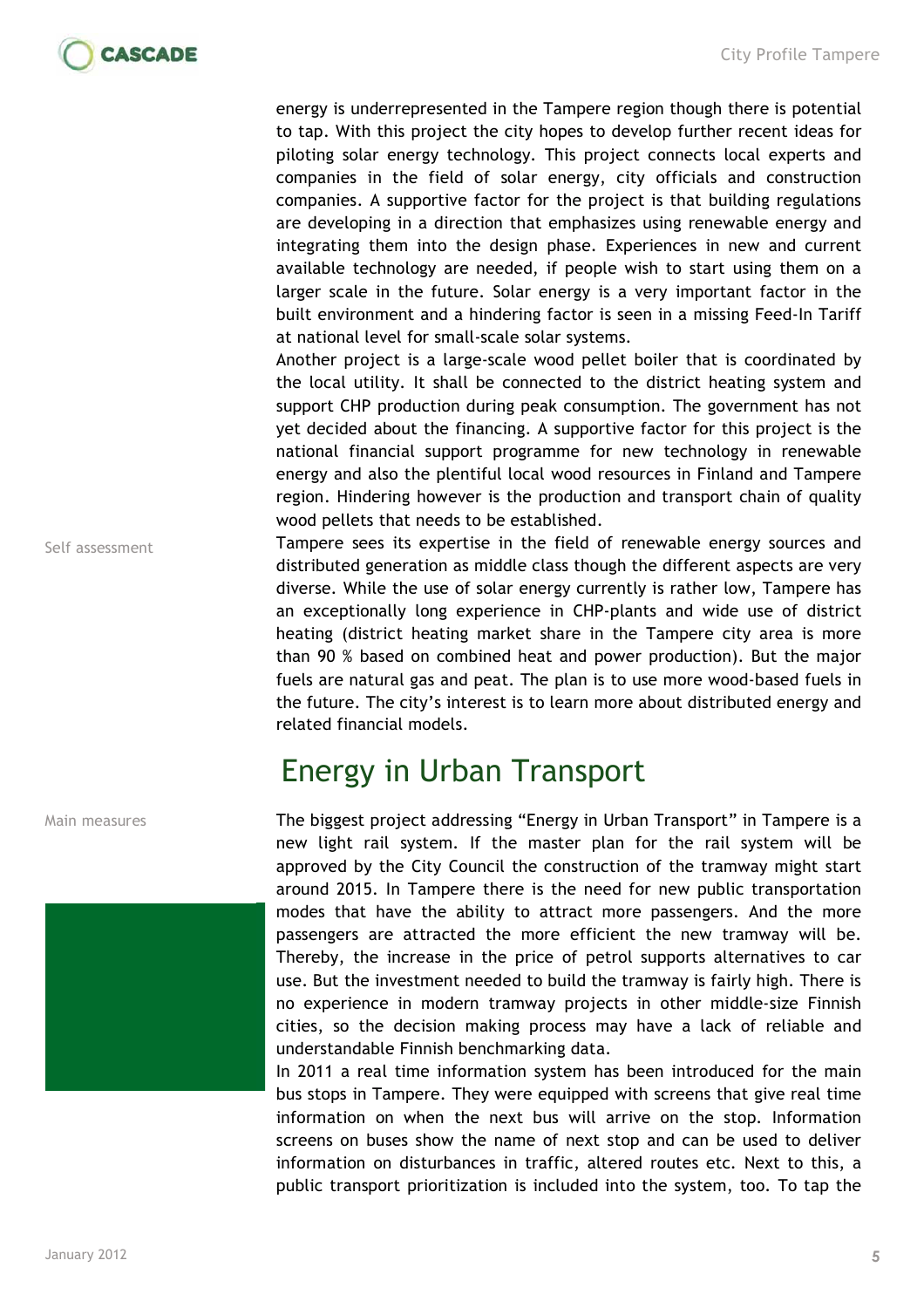

full potential of the implemented system continuous planning efforts are needed next to a strong political will to support public transport.

For the city's own car fleet, Tampere is planning to acquire five electric vehicles in 2011/2012. Having low operating costs and the need to support new clean technologies and be a forerunner in climate change abatement are supportive factors for the implementation. Hindering is the lack of experience on electric cars and the price needs to be competitive compared to conventional cars.

Furthermore, a citybike system was introduced in 2010. 75 bikes at 18 bike stands are offered. With a 10  $\epsilon$  registration fee people can use the bikes during summer. The citybike system was one of the projects listed in the mayor's official agenda. Unfortunately the budget was too low to implement a system with mobile registration and electronic locks, which would have provided a more flexible and easier use. There have been less users than expected. The chosen system might be a reason for this.

In the field "Energy in Urban Transport" Tampere describes its expertise as middle class and would like to learn from other cities.

# Financing

National funding finances many energy and climate projects in Tampere. Sitra and Tekes are the most important sources here. Sitra, the Finnish Innovation Fund, promotes stable and balanced development in Finland, economical growth and its international competitiveness and co-operation. The focus is on sustainable development and people. Tekes is the most important public funded expert organisation for finance research, development and innovation in Finland. Its task is to boost innovation activities in research communities, industry and service sectors. Further funding, e.g. for energy audits, comes from the Ministry of Employment. EU structural funds and European social funds are also used. The budget of ECO2 programme is 482,000  $\epsilon$  a year. Approximately half of it is used to fund projects on sustainable construction, energy and transport.

The financial resources dedicated to local energy policies increased over the last years, resources for energetic refurbishment from 15,000 in 2008 to 600,000 in 2010/2011 and resources for renewables from 47.000.000 in 2008 to 100,000,000 in 2010/2011. The ECO2-programm has been established with a budget of 482,000  $\epsilon$  in 2010. The City of Tampere will prepare an environmental financial statement starting in 2011 with more detailed information about investments, costs and revenues from environmental protection inside the city organisation each year.

# Emission Inventories and Monitoring

Tampere has generated its last  $CO<sub>2</sub>$ -inventory for 2010 in autumn 2011 and is planning to work out  $CO<sub>2</sub>$ -inventories every year. The  $CO<sub>2</sub>$  emissions have been calculated by using the Kasvener Model. It is a model measuring greenhouse gas emissions and energy balance. Kavener is a geographical

Self assessment



 $CO<sub>2</sub>$ -inventory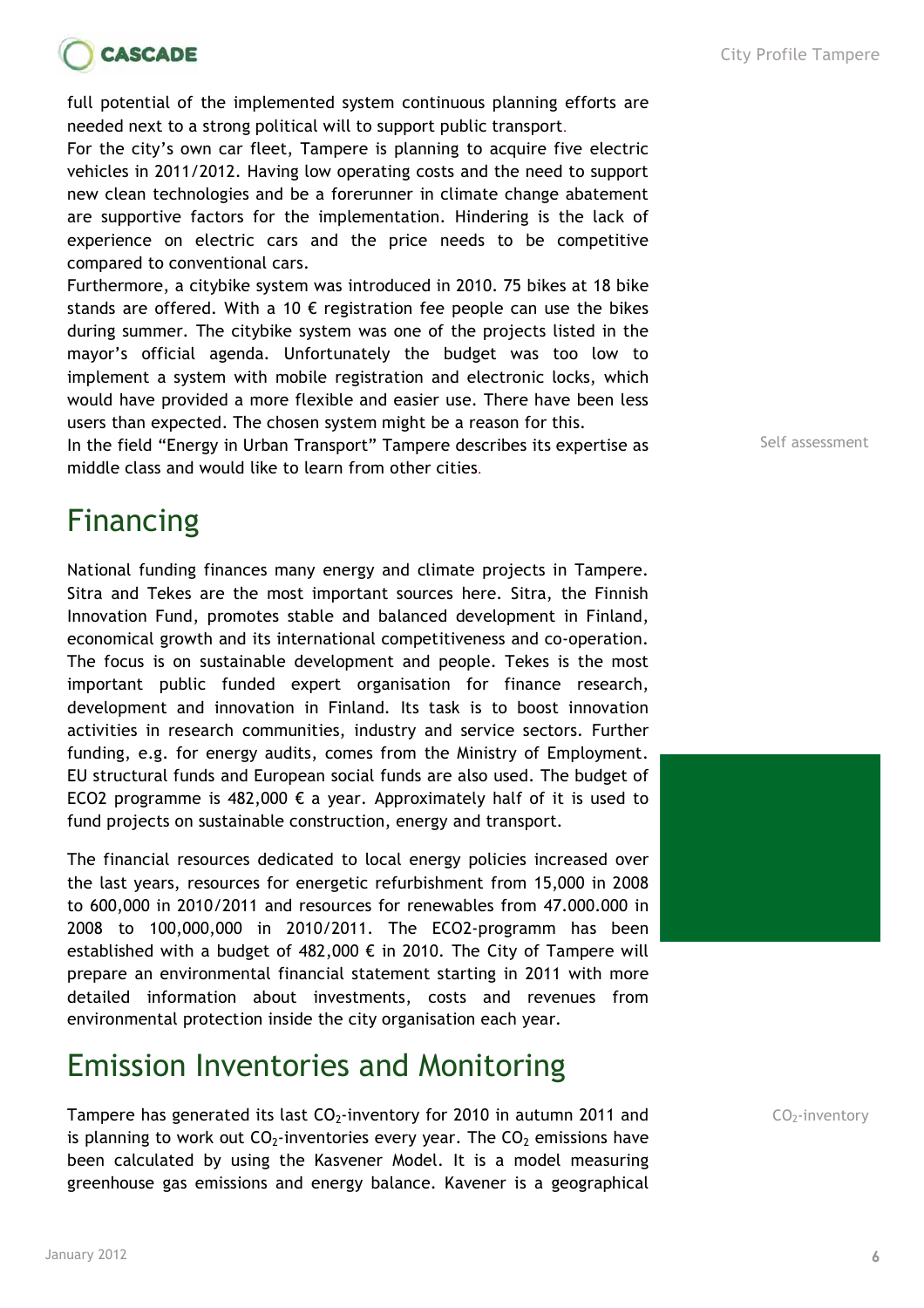

model and it can be used to measure annual GHG emissions, energy production and consumption of a municipality or other geographical areas. The emission sectors of the model are energy, industrial processes, agriculture and waste management. The emissions are calculated based on both energy production and consumption in the municipality. The model includes power plants and energy intensive industries but excludes airports and waterborne traffic.

|  | Level of $CO2$ -emissions by sector in 2007 |            |
|--|---------------------------------------------|------------|
|  | Sector                                      | $CO2$ in t |
|  | Service                                     | 244,000    |
|  | Industry                                    | 340,000    |
|  | Agriculture                                 | 16,000     |
|  | Households                                  | 524,000    |
|  | City                                        | 90,000     |
|  | Public sector, other                        | 54,000     |
|  | Unclassified (including traffic)            | 368,000    |
|  | Total                                       | 1,637,000  |

In baseline projections, the emissions of Tampere are expected to increase to 2,500,000 t by 2030: 950,000 t from residential buildings, 600,000 t from premises and 500,000 t from traffic. However, emissions scenarios assuming active intervention by the city project prject clear emissions reductions.

Tampere has developed monitoring tools for energy use and GHG emissions. The ECO2-programme reports its progress to the city every year. The first implementation report of SEAP is foreseen in 2012. Finally, the regional working group will follow the implementation of the regional climate strategy and will report to the regional board each year, starting in December 2011.

#### Future Visions and Expectations

Planned activities for the future are the continuing of the ECO2 programme, a stronger collaboration in the national and European level and a stronger focus on communicating the benefits of eco-efficiency and changing the peoples' attitude slowly but steadily.

Additional to activities in all sectors and fields of action, a secoial focus ist given on the following issues:

- Increase of the share of renewable energies of the local power utility
- Implement REN energy projects (solar energy pilots)
- Bring forward the local rail system planning
- Starting a big campaign on cycling